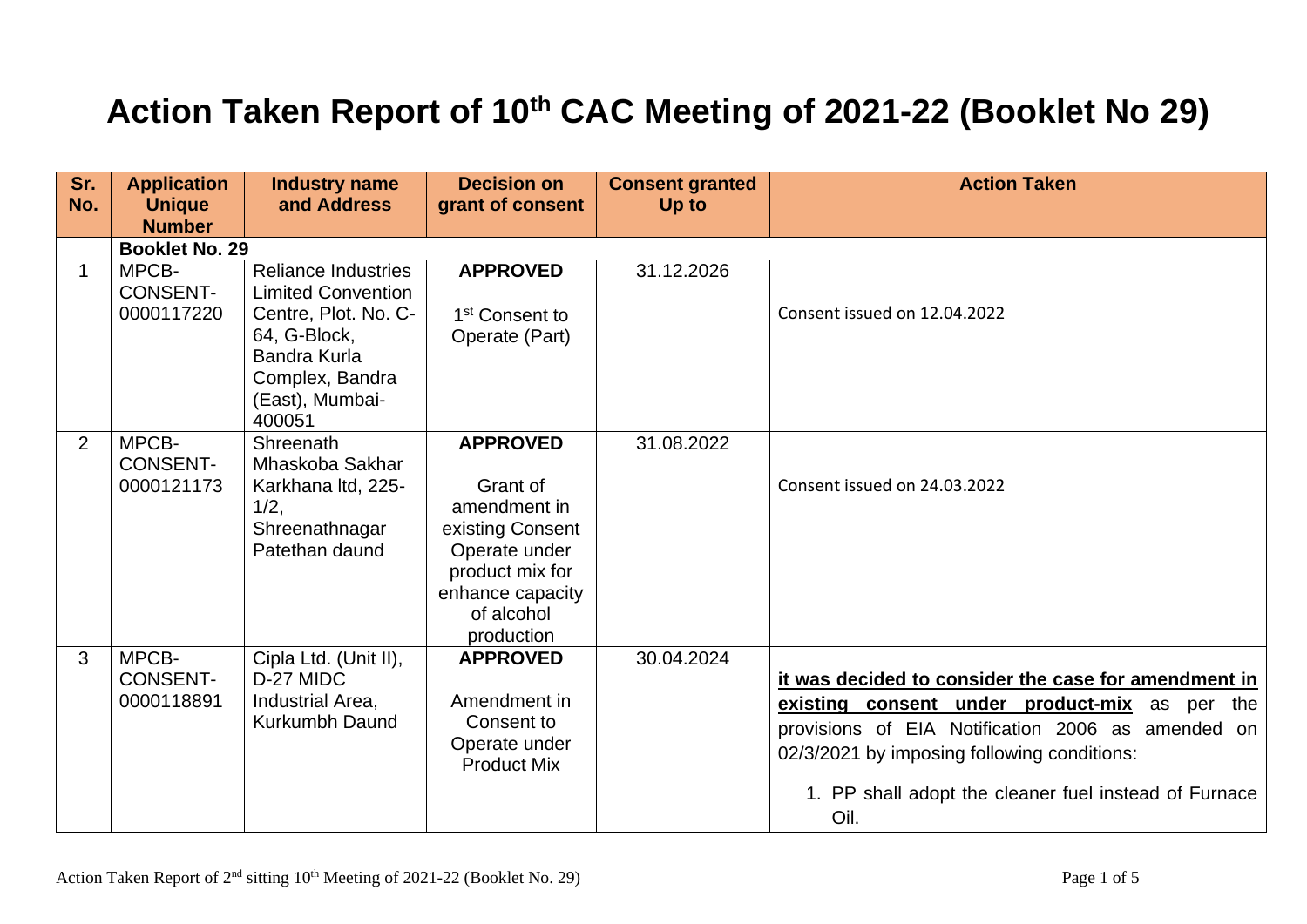| Sr. | <b>Application</b>                     | <b>Industry name</b>                                                    | <b>Decision on</b>                                                                   | <b>Consent granted</b> | <b>Action Taken</b>                                                                                                                                                                                                                                                                                                                                                                                                                                                                                                                                                                                                                                                                                                                                                                                                                                              |
|-----|----------------------------------------|-------------------------------------------------------------------------|--------------------------------------------------------------------------------------|------------------------|------------------------------------------------------------------------------------------------------------------------------------------------------------------------------------------------------------------------------------------------------------------------------------------------------------------------------------------------------------------------------------------------------------------------------------------------------------------------------------------------------------------------------------------------------------------------------------------------------------------------------------------------------------------------------------------------------------------------------------------------------------------------------------------------------------------------------------------------------------------|
| No. | <b>Unique</b><br><b>Number</b>         | and Address                                                             | grant of consent                                                                     | Up to                  |                                                                                                                                                                                                                                                                                                                                                                                                                                                                                                                                                                                                                                                                                                                                                                                                                                                                  |
|     |                                        |                                                                         |                                                                                      |                        | 2. PP shall comply with all the conditions stipulated in<br>Environmental Clearance granted vide No. J-<br>11011/368/2006-IA II (I) dated 31/7/2007 and<br>ensure display/upload of six-monthly compliance<br>monitoring report on their official website.<br>3. PP shall dispose the by-products as per the<br>provision of H&OW Rule.<br>4. PP should not manufacture any other product for<br>which permission is not granted by the Board.<br>5. PP shall ensure connectivity of OCEMS to Board<br>server.<br>6. Consent shall be issued with overriding effect on<br>earlier Consent to Operate granted by the Board<br>vide no. Format 1.0/CAC/UAN No. 0000090091/CO-<br>2104000668 dated 12/4/2021.<br>7. PP shall submit/extend Bank Guarantee of Rs. 25<br>Lakh towards O&M of Pollution Control System and<br>Compliance of consent and EC conditions. |
| 4   | MPCB-<br><b>CONSENT-</b><br>0000118866 | Cipla Limited (unit<br>1), D-7 and D-8<br><b>MIDC Kurkumbh</b><br>Daund | <b>APPROVED</b><br>Amendment in<br>Consent to<br>Operate under<br><b>Product Mix</b> | 30.04.2023             | it was decided to consider the case for amendment in<br>existing consent under product-mix as per the<br>provisions of EIA Notification 2006 as amended on<br>02/3/2021 by imposing following conditions.<br>1. PP shall adopt the cleaner fuel instead of Furnace<br>Oil.<br>2. PP shall comply with all the conditions stipulated in<br>Environmental Clearance granted vide No. J-                                                                                                                                                                                                                                                                                                                                                                                                                                                                            |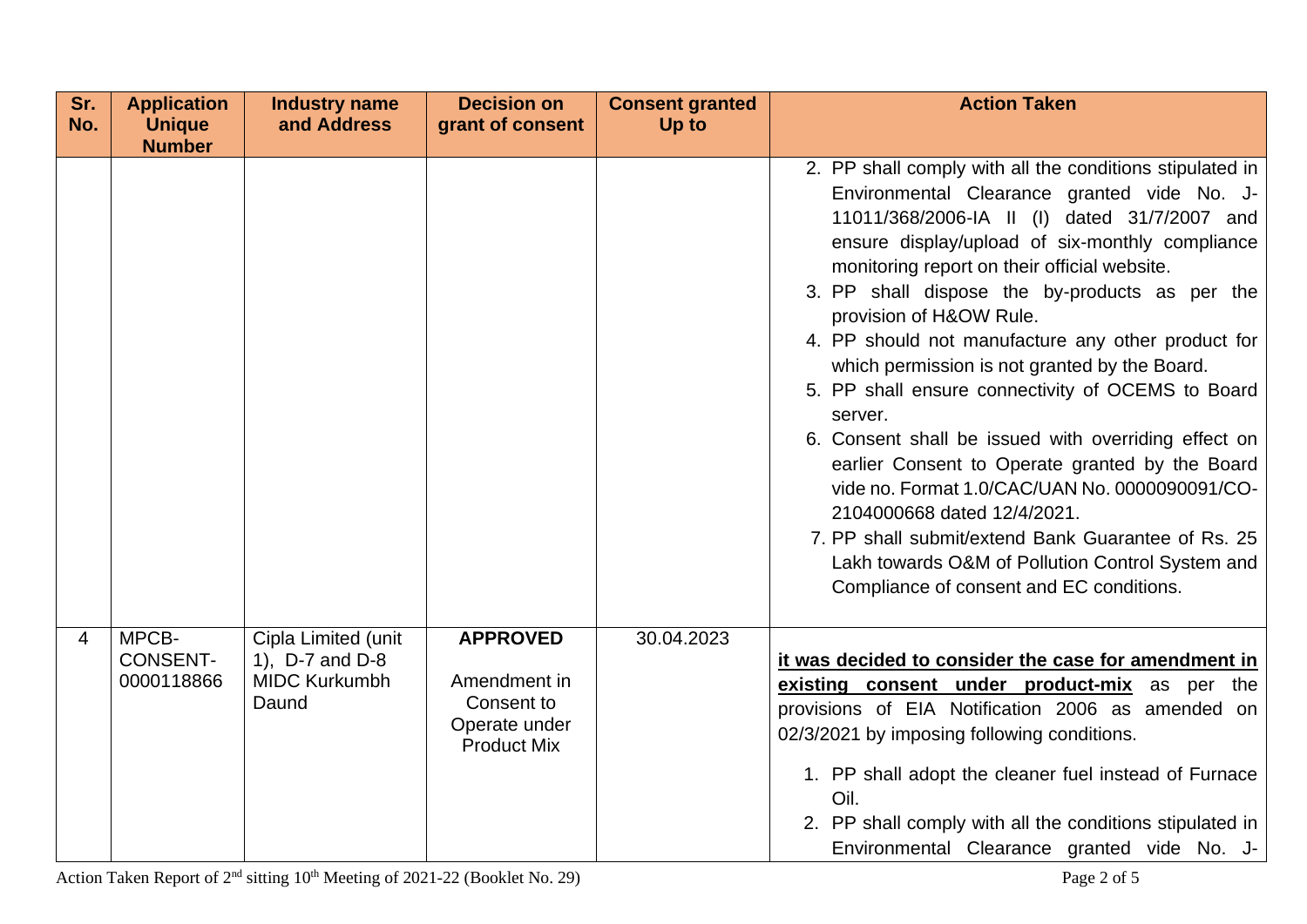| Sr.<br>No. | <b>Application</b><br><b>Unique</b>    | <b>Industry name</b><br>and Address                                                                                             | <b>Decision on</b><br>grant of consent                                                   | <b>Consent granted</b><br>Up to | <b>Action Taken</b>                                                                                                                                                                                                                                                                                                                                                                                                                                                                                                                                                                                                                                                                                                                               |
|------------|----------------------------------------|---------------------------------------------------------------------------------------------------------------------------------|------------------------------------------------------------------------------------------|---------------------------------|---------------------------------------------------------------------------------------------------------------------------------------------------------------------------------------------------------------------------------------------------------------------------------------------------------------------------------------------------------------------------------------------------------------------------------------------------------------------------------------------------------------------------------------------------------------------------------------------------------------------------------------------------------------------------------------------------------------------------------------------------|
|            | <b>Number</b>                          |                                                                                                                                 |                                                                                          |                                 | 11011/48/2005-IA II (I) dated 05/4/2006 and ensure<br>display/upload of six-monthly compliance monitoring<br>report on their official website.<br>3. PP shall dispose the by-products as per the<br>provision of H&OW Rule<br>4. PP should not manufacture any other product for<br>which permission is not granted by the Board.<br>5. PP shall ensure connectivity of OCEMS to Board<br>server<br>6. Consent shall be issued with overriding effect on<br>earlier Consent to Operate granted by the Board<br>vide no. Format 1.0/CAC/UAN No. 0000083451/CO-<br>2005000690 dated 27/5/2020<br>7. PP shall submit/extend Bank Guarantee of Rs. 25<br>Lakh towards O&M of Pollution Control System and<br>Compliance of consent and EC conditions. |
| 5          | MPCB-<br><b>CONSENT-</b><br>0000124758 | <b>Bhageria Industries</b><br>Ltd., D-17 Plot no<br>D-17, MIDC<br>Tarapur,<br>Tal: Palghar, Dist:<br>Palghar †401506<br>Palghar | <b>NOT APPROVED</b><br>Amendment in<br>Consent to<br>Operate under<br><b>Product Mix</b> | -----                           | it was decided to defer the case and issue show cause<br>notice<br><b>of</b><br>Environmental<br>for<br>non-submission<br>NGT order dated<br>Compensation<br>as per Hon'ble<br>24/01/2022.                                                                                                                                                                                                                                                                                                                                                                                                                                                                                                                                                        |
| 6          | MPCB-<br><b>CONSENT-</b><br>0000126675 | Baramati Agro<br>Limited (Conesnt<br>to Operate Sugar<br>9000 TCD & Co-<br>gen 40 MW Unit),<br>98,99                            | <b>APPROVED</b><br>1 <sup>st</sup> Consent to<br>Operate for<br>expansion with           | 31.07.2022                      | Consent issued on 24.03.2022                                                                                                                                                                                                                                                                                                                                                                                                                                                                                                                                                                                                                                                                                                                      |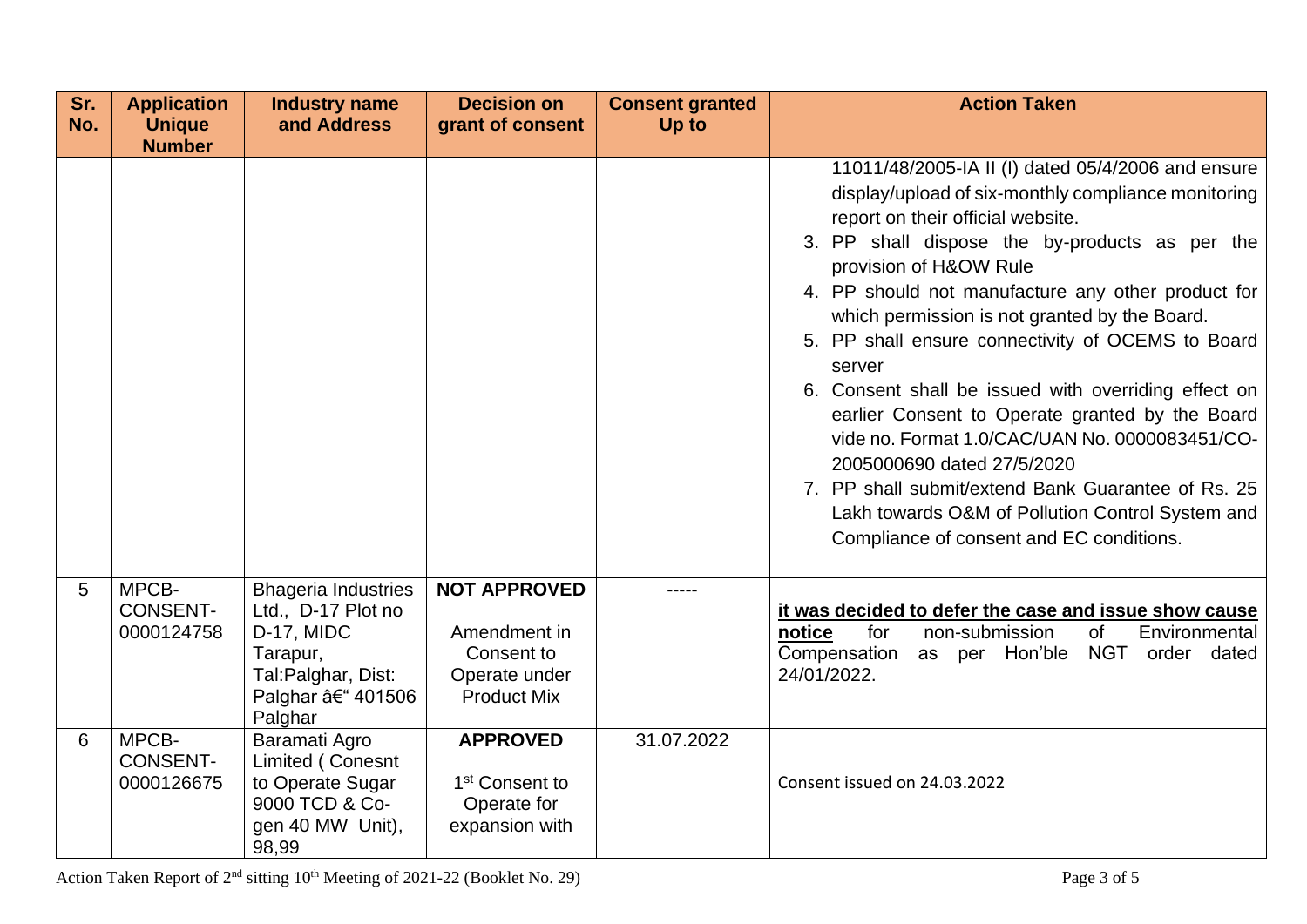| Sr.<br>No.     | <b>Application</b><br><b>Unique</b>    | <b>Industry name</b><br>and Address                                                                                                                                                                                | <b>Decision on</b><br>grant of consent                                                                                                              | <b>Consent granted</b><br>Up to | <b>Action Taken</b>                                                                  |
|----------------|----------------------------------------|--------------------------------------------------------------------------------------------------------------------------------------------------------------------------------------------------------------------|-----------------------------------------------------------------------------------------------------------------------------------------------------|---------------------------------|--------------------------------------------------------------------------------------|
|                | <b>Number</b>                          | Shetphalgadhe<br>Indapur                                                                                                                                                                                           | amalgamation of<br>existing Consent                                                                                                                 |                                 |                                                                                      |
| $\overline{7}$ | MPCB-<br><b>CONSENT-</b><br>0000124355 | Sadguru Sri Sri<br>Sakhar Karkhana<br>Ltd, Rajewadi, Sy.<br>No - 231/232<br>Rajewadi Pin Code<br>- 415315 Atpadi                                                                                                   | <b>APPROVED</b><br>Grant of<br>amendment in<br>existing Consent<br>Operate under<br>product mix for<br>enhance capacity<br>of alcohol<br>production | 31.08.2022                      | Consent issued on 24.03.2022                                                         |
| 8              | MPCB-<br><b>CONSENT-</b><br>0000128726 | Dinshaws Dairy<br>Foods Pvt Ltd,<br>K41,42 MIDC<br><b>Butibori Hingna</b>                                                                                                                                          | <b>APPROVED</b><br>1 <sup>st</sup> Consent to<br>Operate                                                                                            | 31.03.2024                      | Consent shall be issued after receipt of additional consent<br>fees from PP, if any. |
| 9              | MPCB-<br><b>CONSENT-</b><br>0000129845 | Parag Agro Foods<br>& Allied Products<br>Pvt. Ltd.,<br>13, 14, 15/1, 15/2, 83/<br>1,341/2,343,343/2/<br>A, 346, 347, 349, 350,<br>351, 352, 353, 355/1,<br>428/1 At-<br>Ravadewadi, Post-<br><b>Malthan Shirur</b> | <b>APPROVED</b><br>1 <sup>st</sup> Consent to<br>Operate                                                                                            | 31.08.2023                      | Consent issued on 24.03.2022                                                         |
| 10             | MPCB-<br><b>CONSENT-</b><br>0000132949 | Jarandeshwar<br>Sugar Mills Pvt.<br>Ltd., Gat No. 803 &                                                                                                                                                            | <b>APPROVED</b><br>1 <sup>st</sup> Consent to<br>Operate                                                                                            | 31.07.2022                      | Consent issued on 21.03.2022                                                         |